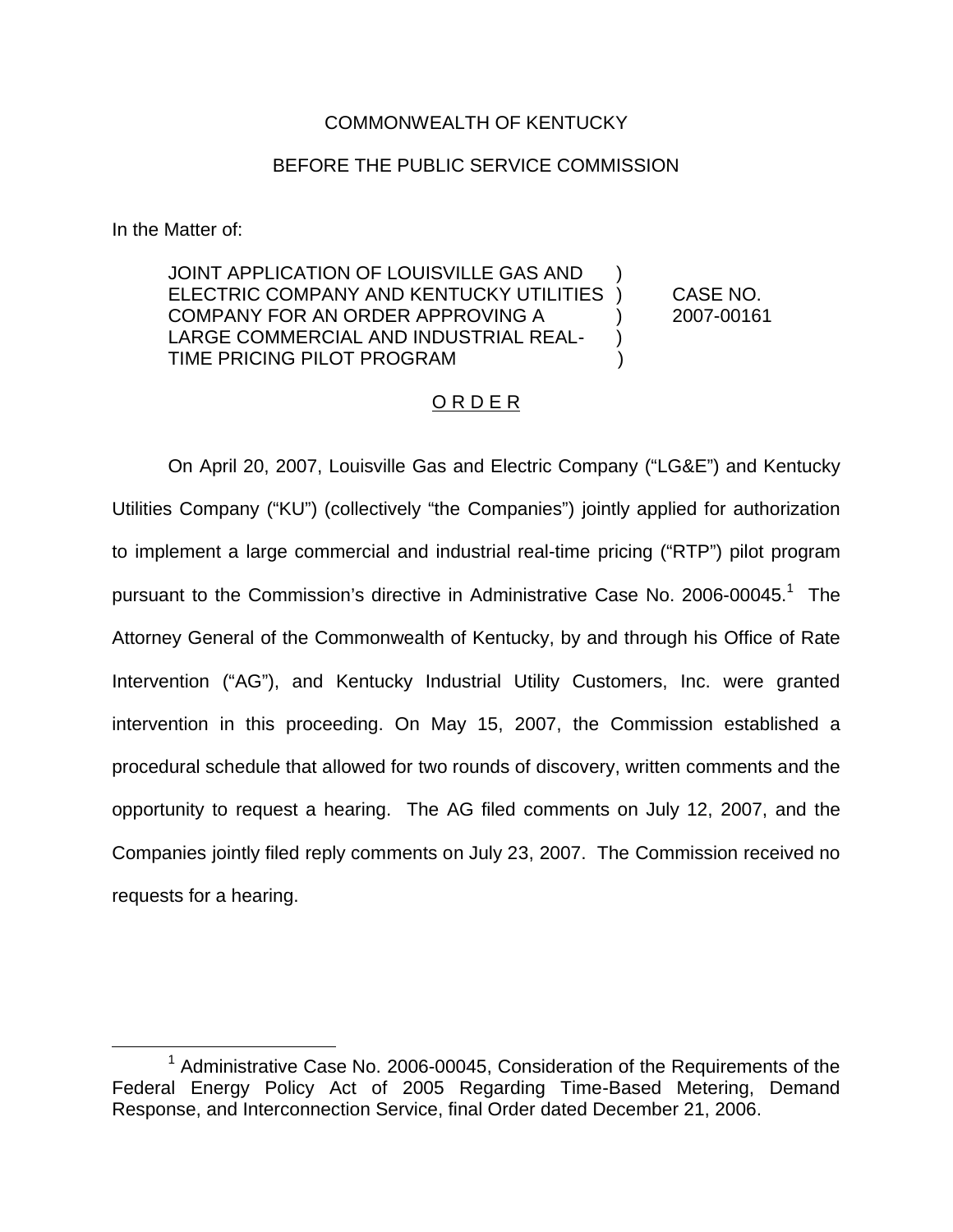In its Order in Case No. 2006-00045, the Commission stated that some large commercial and industrial customers may benefit from RTP tariffs because such customers have greater operating flexibility than smaller customers and because the cost of implementing real-time pricing may be cost effective for them. The Commission acknowledged, however, that the potential of commercial and industrial RTP programs had not been adequately investigated. Therefore, we directed Big Rivers Electric Corp., East Kentucky Power Cooperative, Inc., Kentucky Power Company as well as LG&E and KU to develop voluntary RTP programs for their large commercial and industrial customers that would operate for an initial term of 3 years and submit them to the Commission for review on or before April 20, 2007. Each company has complied with this directive.<sup>2</sup>

#### Summary of LG&E and KU's Pilot RTP Program

LG&E and KU have proposed an RTP program that will be available to 183 potential participants (128 LG&E customers and 55 KU customers) that are already on Time-of-Day ("TOD") tariffs. In accordance with the Commission's directive, LG&E and KU plan to offer their RTP Program as an optional 3-year pilot program that will remain in effect until modified or terminated by the Commission. The proposed RTP

 $2$  Case No. 2007-00164, Notice of Amendments to Existing Tariffs of Big Rivers Electric Corporation and Kenergy Corp. to Implement a Voluntary Real-Time Pricing Pilot Program for Large Commercial and Industrial Customers, filed April 20, 2007; Case No. 2006-00165, Application of East Kentucky Power Cooperative, Inc. for an Order Approving a Pilot Real-Time Pricing Program for Large Commercial and Industrial Customers, filed April 20, 2007; and Case No. 2007-00166, Application of Kentucky Power Company for an Order Approving a Pilot Real-Time Pricing Program for Large Commercial and Industrial Customers, filed April 20, 2007.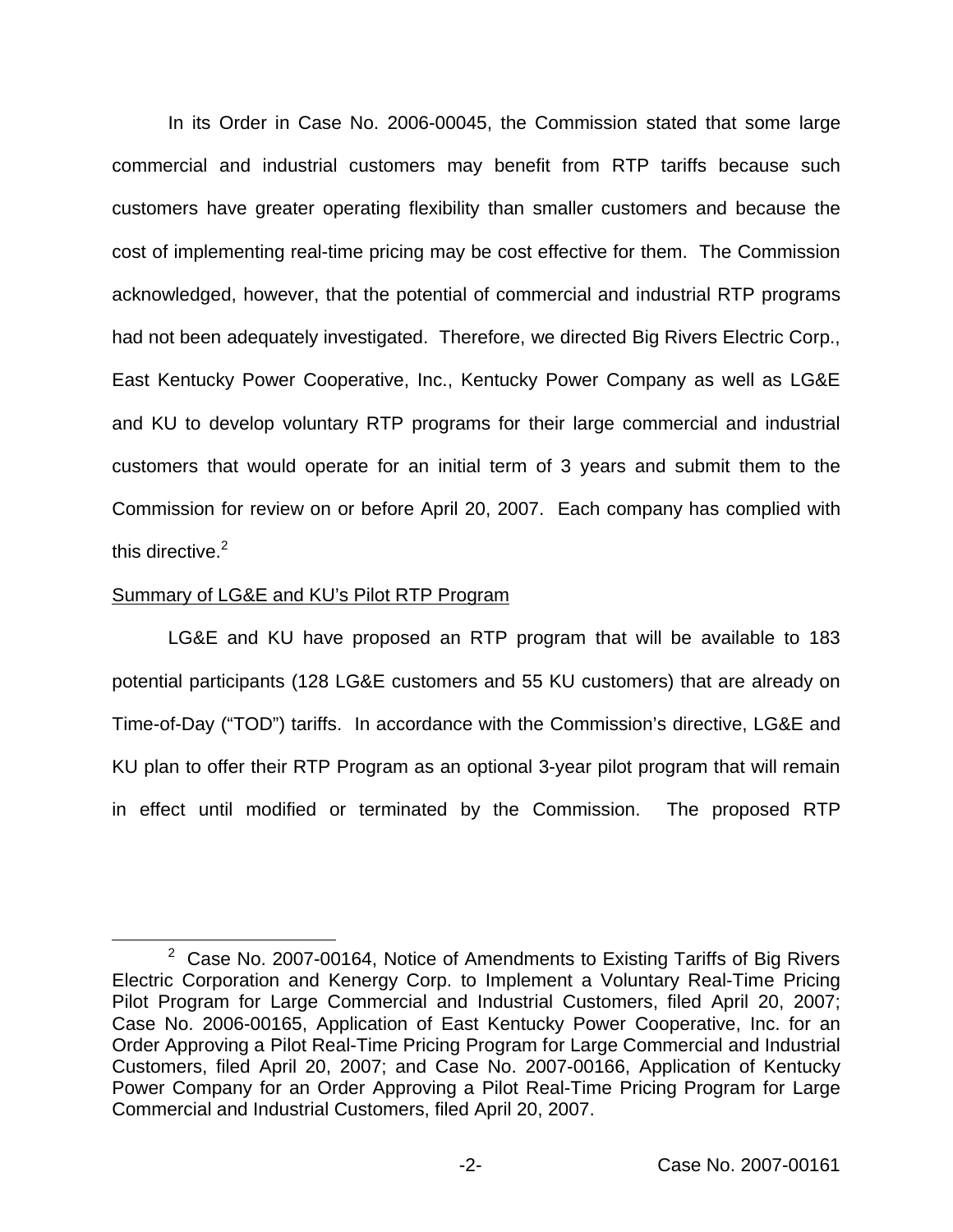program will be available to customers for a fixed term of not less than one year and the Companies will not accept new customers following the end of the second year.

The LG&E and KU program is designed to be bill neutral if there is no change in consumption patterns. To accomplish this, the Companies will use a Customer Baseline Load ("CBL") which represents one complete year of hourly firm load data developed from metered interval data for a customer location. The CBL will be adjusted upward or downward each month by the ratio of the actual total monthly consumption to the customer's historic consumption for that month. Although based on historic usage, the CBL is to be mutually agreeable to the customer and the company.

Participating customers will be billed a Program Charge of \$140 per month. Actual consumption will be billed at the standard tariff rate and the adjusted CBL will then be subtracted from or added to actual consumption at the hourly RTP depending on the difference in usage for each hour.<sup>3</sup>

The RTP will be the hourly prices for each Company based on projections of the greatest hourly marginal generation supply cost for the next day. Hourly prices will be provided to participants via the Internet on a day-ahead basis and will become binding at 4:00 p.m. of the preceding day. If posted earlier in the day, the Companies may revise the prices prior to 4:00 p.m.

LG&E and KU have budgeted approximately \$935,000 for variable and fixed costs including: software and equipment, installation, programming, operations and

 $3$  The following is another way to show the method of billing:

RTP Bill = Standard Bill

- + RTP Program Charge
- + Credit or Charge based on Actual Usage versus CBL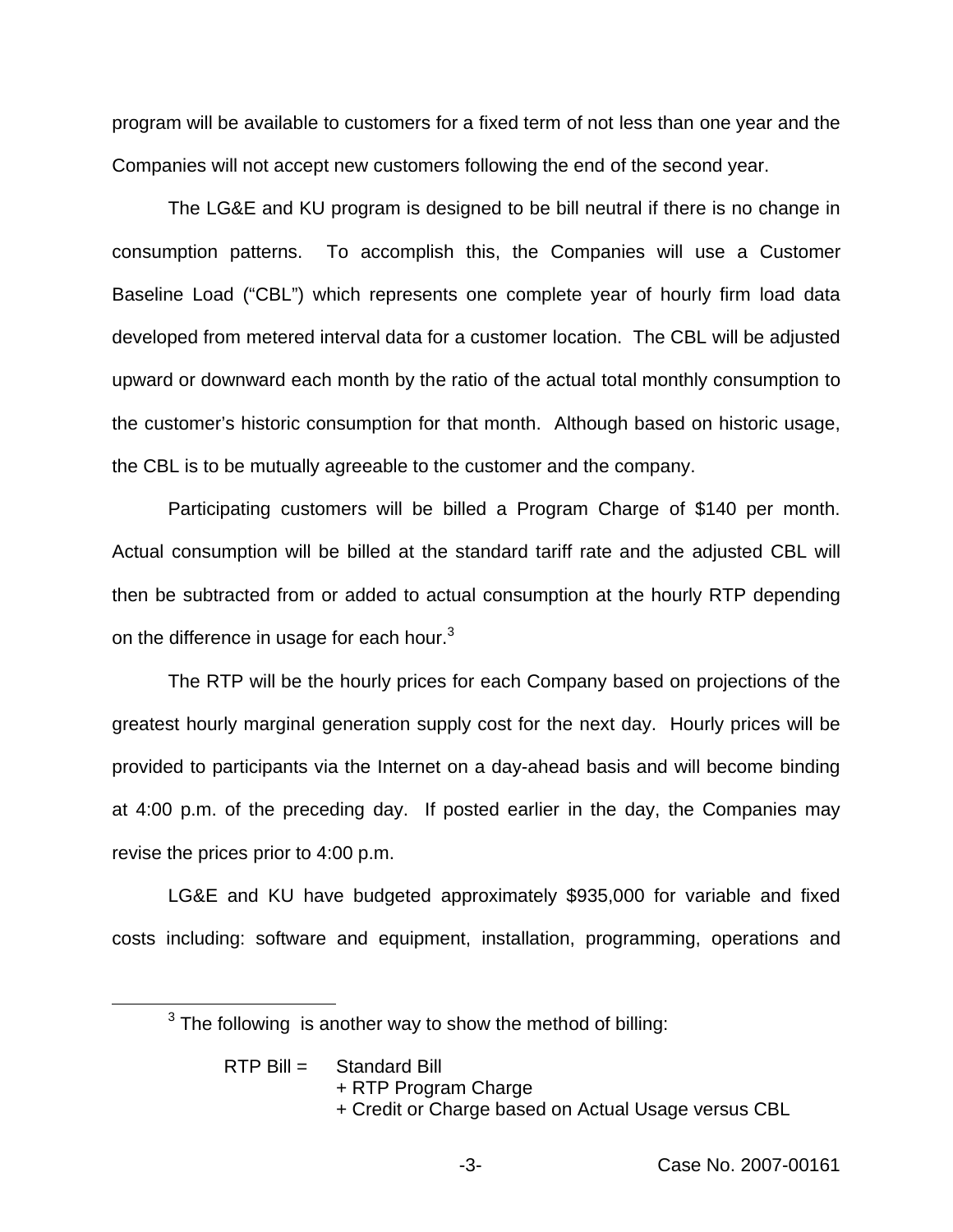maintenance, billing, and other RTP administration expenses. The Program Charge of \$140 per month will cover the additional billing, administrative and communication costs. The Companies do not expect 100 percent participation, so they are requesting that recovery of program costs not otherwise recovered through base rates be permitted in their next base rate cases; however, they have not actually requested deferral of such expenses.

LG&E and KU state that, once approved, it will take approximately 8 months to implement the pilot program. The Companies propose to submit annual reports 90 days after the end of each plan year. A final report will be submitted 6 months after the end of the pilot RTP program.

#### **Discussion**

Subject to certain conditions, the AG recommends the Commission approve the pilot RTP program proposed by LG&E and KU. Those conditions are discussed below.

First, the AG does not, at this time, agree to the inclusion of any program costs in a future rate case. Second, the AG notes that continued support and interaction between the Companies and participants are necessary for successful results and the AG urges the Commission to require LG&E and KU to clearly advise participants of the implications of the pilot program and provide on-going support to assist participants in their efforts to reduce and/or shift their demand. The AG also requests that successful techniques to reduce and/or shift demand be disseminated among both participants and non-participants in order to maximize any benefits under the program.

Finally, the AG states that LG&E and KU's objectives for the program are to have participants reduce demand during critical peak hours and shift variable demand to low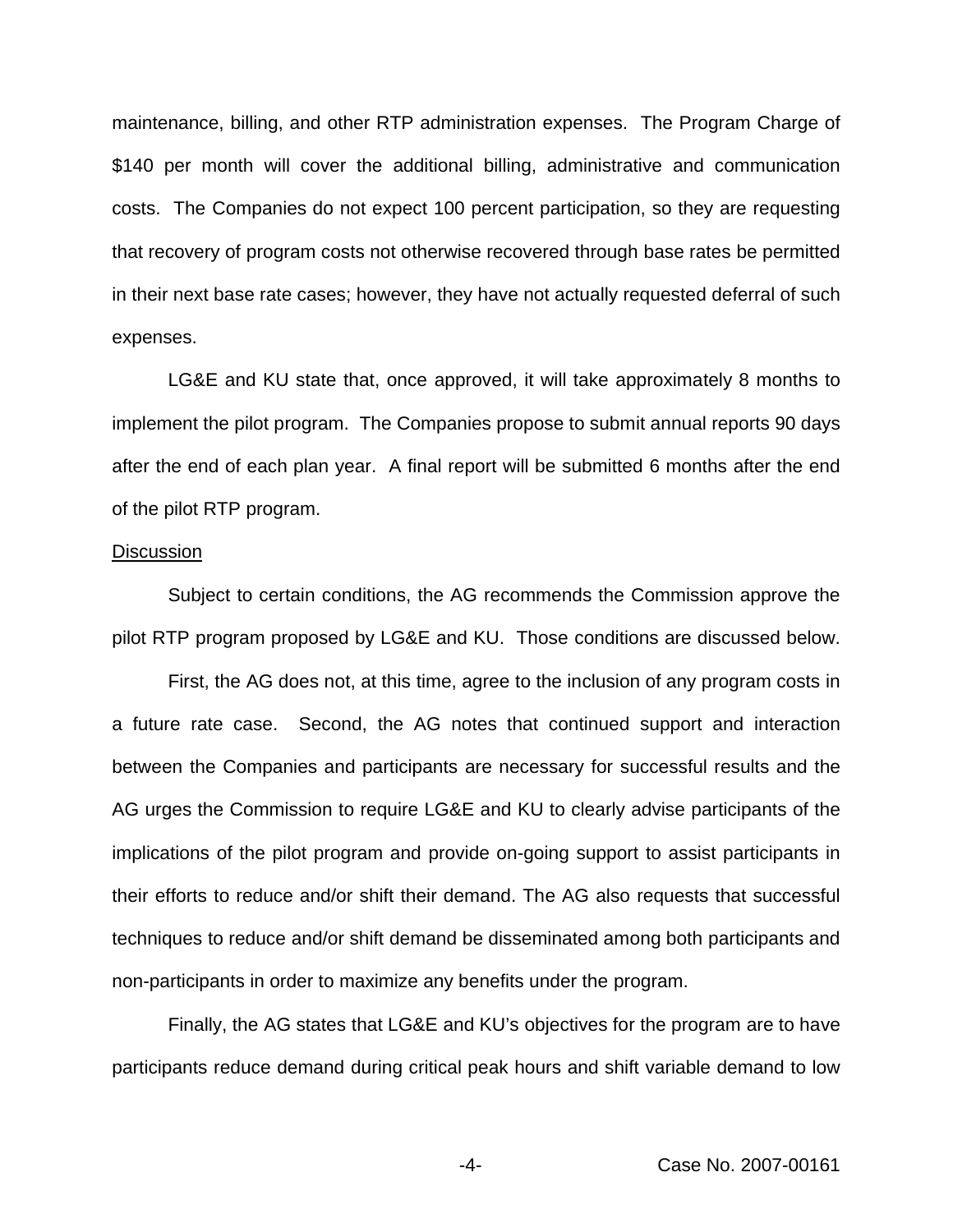peak hours. The AG notes that the Companies propose to collect data from participants for a period of 3 years to evaluate whether these objectives are achieved and issue annual reports detailing the results obtained under the program to the Commission.

The AG states that the annual reports should contain, at a minimum, the following information:

- (1) The current number of program participants.
- (2) The type of industry or primary business activity for each participant.
- (3) The number of participants that have withdrawn from the program and the reason for such withdrawal.
- (4) and (5) The average, minimum and maximum monthly electrical usage and cost for program participants during each 12-month reporting period and the 12-month period immediately preceding enrollment into the program.
- (6) All comments and suggestions solicited from program participants.
- (7) An evaluation by the Companies of the impact of the program on their peak and/or base demand as compared to their historical data for the 12-month period immediately preceding implementation of the program.
- (8) A statement by the Companies of whether the program is achieving the stated objectives and an evaluation of the comments and suggestions of the program participants.
- (9) The program costs to the date of the report, along with the details of any deviations from the program budget contained in the application submitted herein.
- (10) A cumulative comparison of the information furnished in Items 4 and 5 above to allow year-to-year comparison of program results.

The AG further suggests that such reports be submitted annually to the Commission and distributed to all parties to this proceeding and that the reports be made a part of the record in this matter.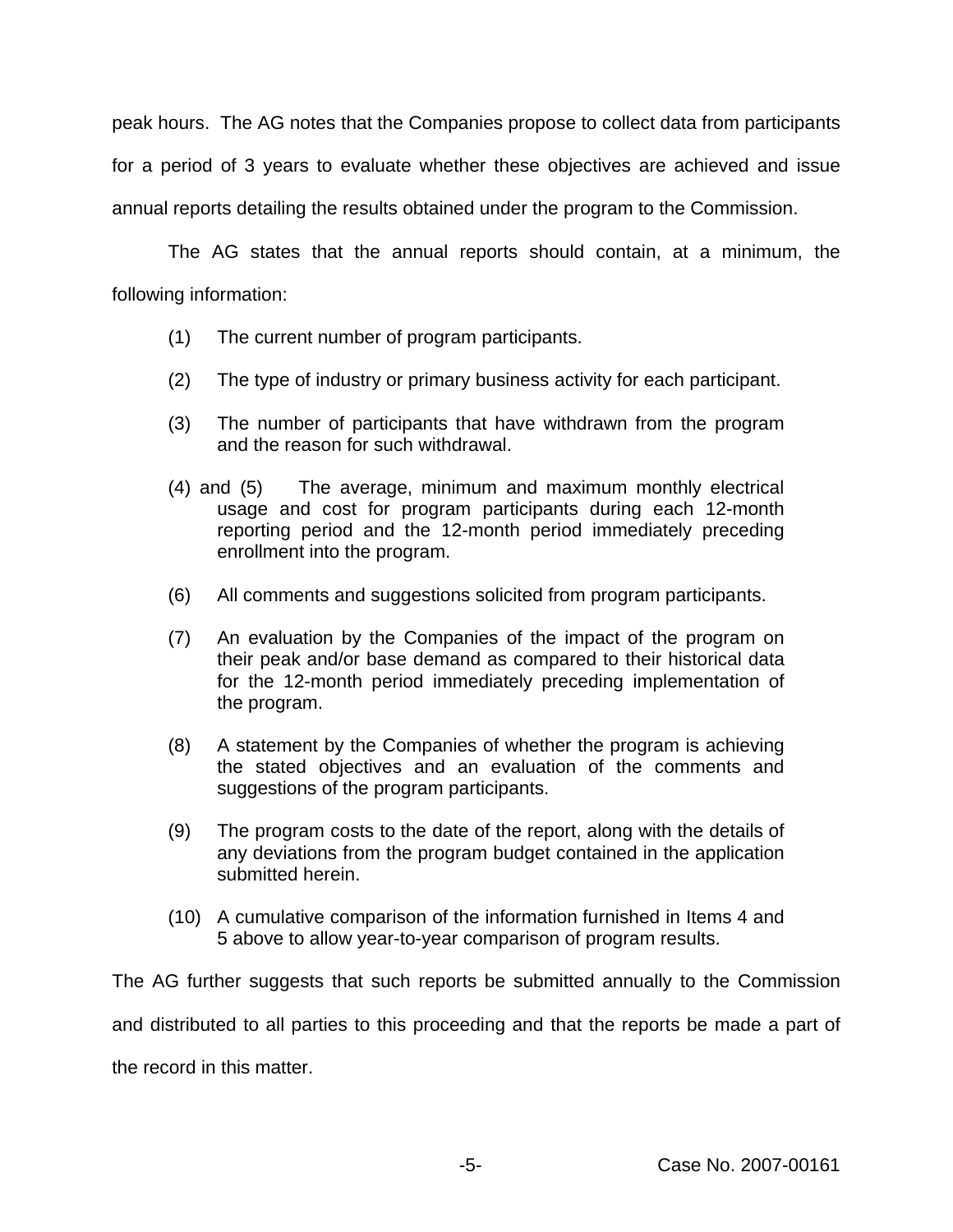LG&E and KU note the AG's support for their pilot RTP program and state that they have no objection to the conditions set forth by the AG with the clarification that customer data will be reported in the aggregate. Therefore, the Companies request that the Commission expeditiously issue an Order approving the pilot RTP program.

Concerning the AG's request for the Commission to require certain actions of the Companies regarding educating, advising and working with participants, LG&E and KU state they will make every reasonable effort to advise and assist participants. The Companies note that because of the varied business and logistical circumstances of the large commercial and industrial customers, certain cost reducing techniques may be successful for some and not for others. However, the Companies will make reasonable efforts to advise their customers of the best cost reducing practices of which they become aware. The Companies also agree to the reporting requirements, but agree to only provide the customer data in the aggregate as stated above.

The Commission agrees that interaction between the Companies and the participants is important to the program. However, we believe that the steps LG&E and KU plan to take are satisfactory. The Companies state that the potential RTP customers, who are all already on TOD rates, are familiar with the concept of shifting load to lower cost hours and that providing such customers with hourly, real-time rates may further aid them in fine-tuning their energy needs. LG&E and KU have stated that their Major Account Representatives will be the primary contacts with the customers. One of their primary roles will be to work directly with customers on an ongoing basis to address their energy needs such as reducing consumption and load shifting.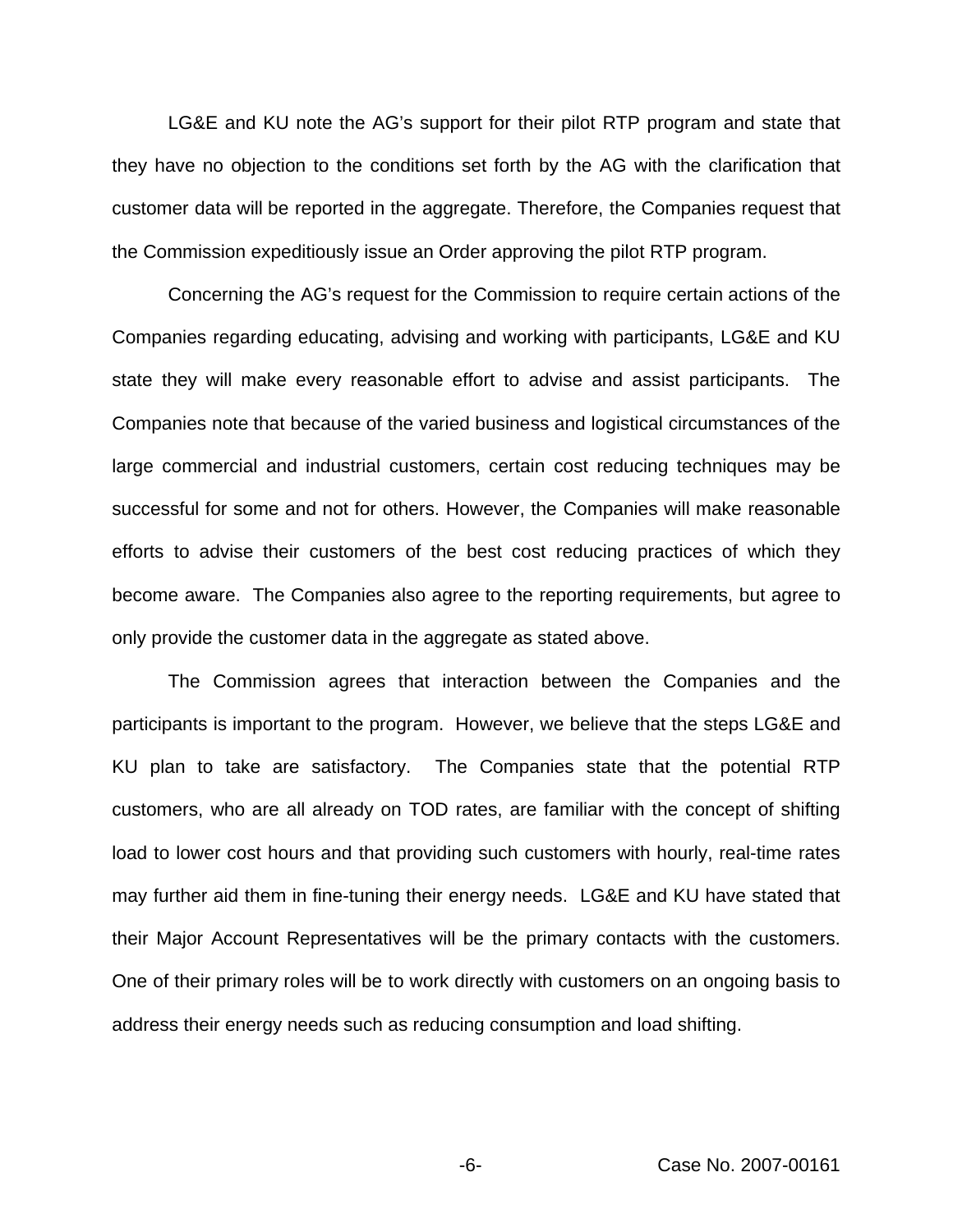In addition to the Major Account Representatives, a project team will oversee installation of the meters and associated equipment. The system will be programmed with real-time exception reporting that will alert the Companies when the system (meters and associated equipment) detects any abnormal function.<sup>4</sup>

To the extent that the AG recommends approval of LG&E and KU's pilot RTP program and since the Companies agree to the conditions set forth by the AG, the Commission has determined that it should approve the pilot RTP program as proposed, subject to the AG's conditions, with a formal review to be held after the third year of operation. However, there are two additional issues that must be addressed.

While the Companies have requested that recovery of program costs not otherwise recovered through base rates be permitted in their next base rate cases, the Commission notes that the total unrecovered program costs for the 3-year period can only be considered for recovery in future base rate cases if those costs are deferred as incurred rather than expensed. If LG&E and KU elect to expense these unrecovered program costs during the 3-year period of the pilot RTP program, only those costs included in the test year of a future base rate case would be considered for recovery in base rates. LG&E and KU characterize the AG's comment regarding the inclusion of program costs in their next rate case as a statement of his intent in offering his comments and state that no response to the comment is required. The Commission interprets the AG's first stated condition not as opposition to deferral but, rather, a statement of his intent to retain his right to address the reasonableness and appropriateness of such costs in the Companies' next base rate cases.

 $4$  LG&E and KU's Response to the AG's First Request for Information, Item 5(c).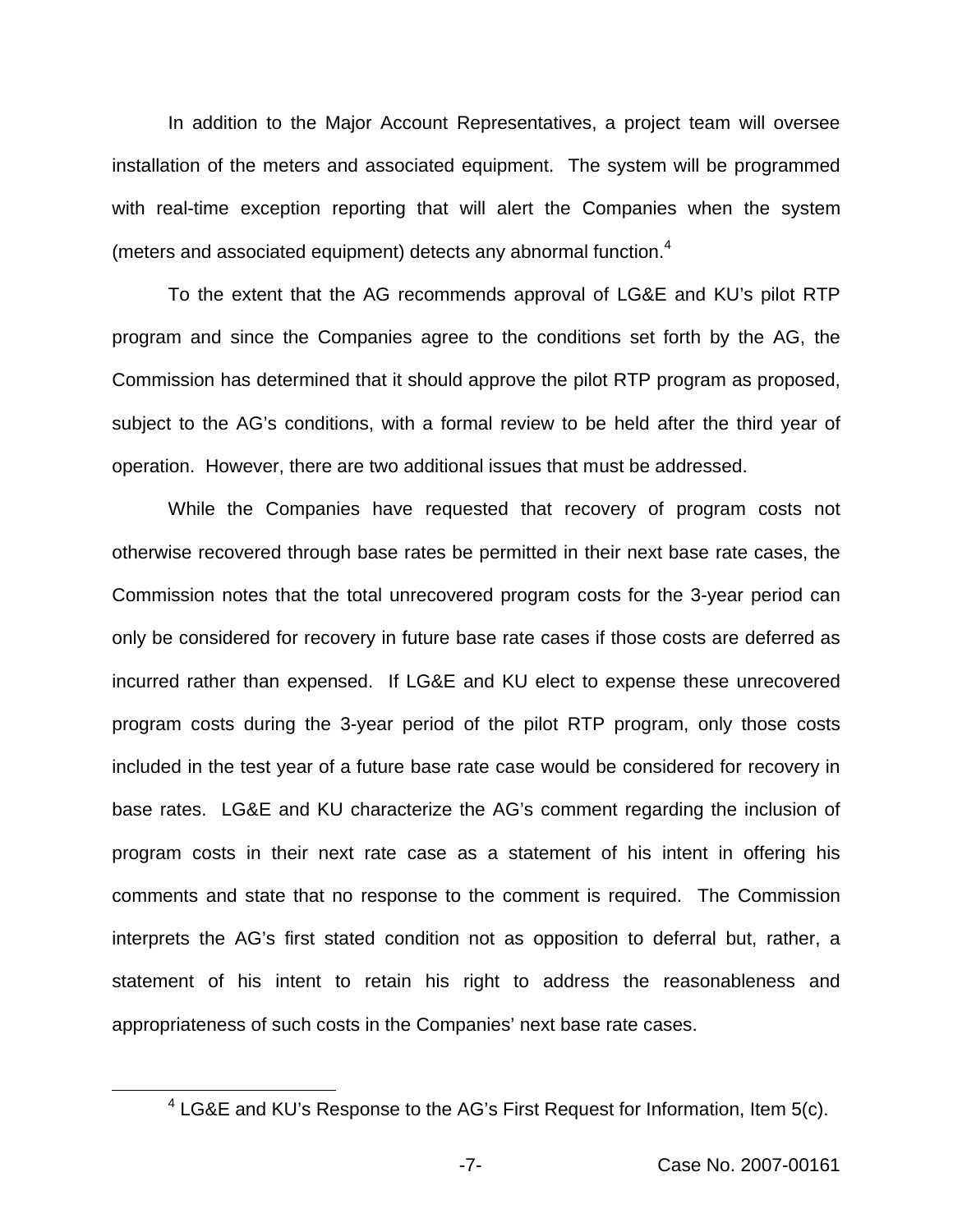Since the Commission directed the Companies to file a proposed RTP program for review, we find that the Companies should be allowed the opportunity to recover all related expenses. Therefore, LG&E and KU, if they so choose, should be permitted to defer the program costs not recovered through the Program Charge for consideration in their next base rate cases. This will give the Companies the option to expense all program costs currently or to defer the unrecovered costs for later consideration. However, the Companies are placed on notice that if they elect to defer the unrecovered program costs, the reasonableness and appropriateness of the deferred costs will be examined and the disposition of the deferral will be determined in a future base rate case.

LG&E and KU state that the initial CBL is to be mutually agreeable to the customer and the Company. However, the proposed tariffs do not reflect this requirement. Therefore, the Commission finds that LG&E and KU should be required to include a statement relative to this requirement in their RTP tariffs.

The Commission, subject to the minor exceptions or conditions discussed above, authorizes the RTP program proposed by LG&E and KU on a pilot basis subject to the Commission's review after an initial 3-year period. The tariffs shall be in effect until otherwise ordered by the Commission. Since the Companies have stated that it will require approximately 8 months to implement the pilot program, the Commission finds that LG&E and KU shall notify the Commission and the parties to this proceeding of the actual implementation date 10 days prior to the implementation. LG&E and KU shall be required to file the proposed annual reports within 90 days of each plan year-end. Final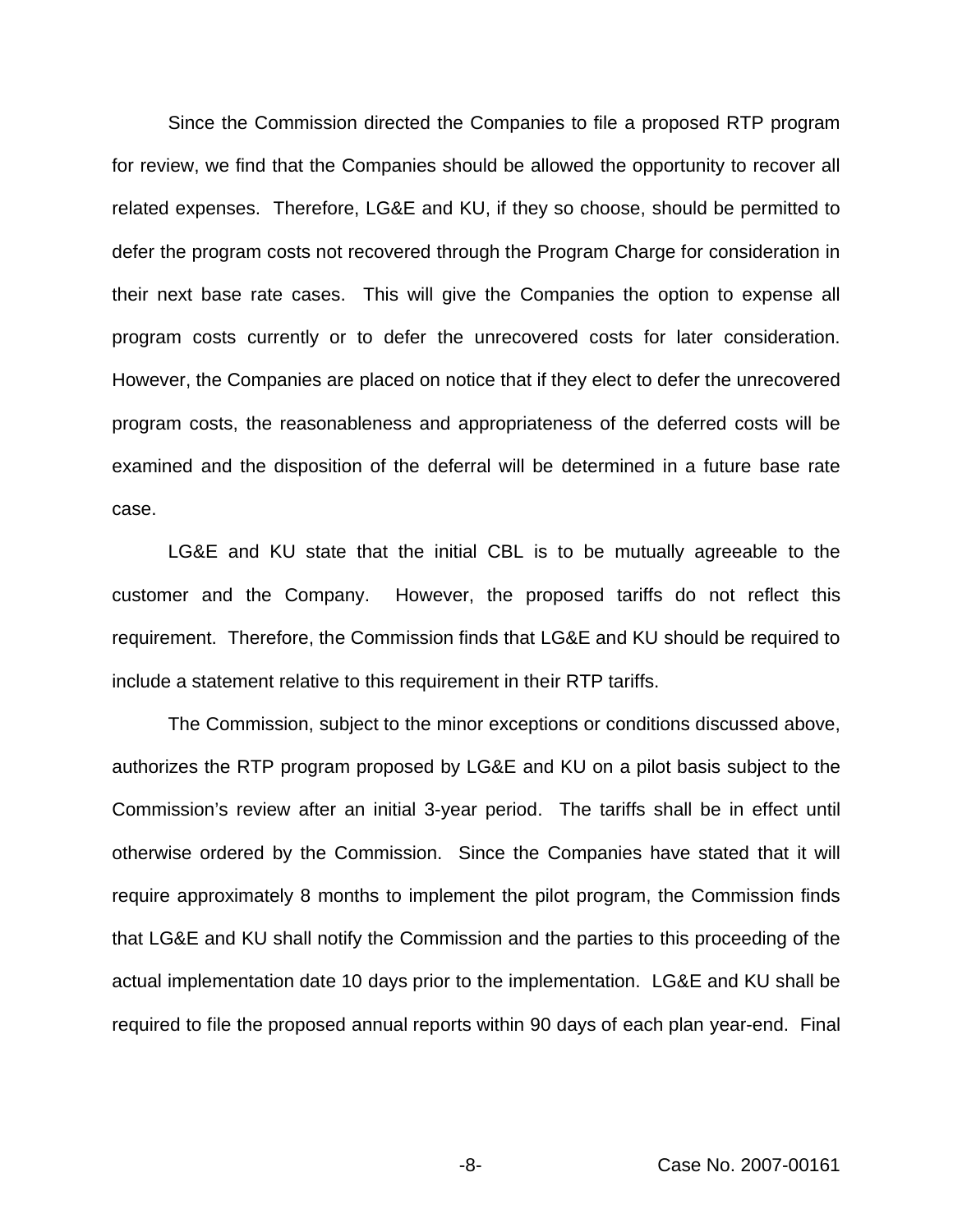reports, which the Commission will use to determine whether the pilot tariffs should be continued, and in what form they would continue, if any, shall be filed by June 30, 2011.

IT IS THEREFORE ORDERED that:

1. The pilot RTP program proposed by LG&E and KU is authorized subject to the conditions set forth in this Order.

2. LG&E and KU shall file annual reports within 90 days of each plan yearend that shall include, at a minimum, the 10 items requested by the AG earlier in this Order and shall distribute a copy of each annual report to all parties to this proceeding.

3. LG&E and KU shall include a statement in their RTP tariffs that the initial CBL will be mutually agreeable to the customer and LG&E or KU.

4. LG&E and KU shall submit a detailed evaluation of the pilot RTP to the Commission no later than June 30, 2011, and shall distribute a copy of the detailed evaluation to all parties to this proceeding.

5. LG&E and KU are authorized to establish deferred accounts in which to record unrecovered costs associated with the pilot RTP program.

6. LG&E and KU shall notify the Commission and the other parties to this proceeding of the actual implementation date of the RTP program 10 days prior to implementation.

7. LG&E and KU shall file, within 20 days of the date of this Order, revised tariff sheets consistent with this Order showing their date of issue and that they were issued by the authority of this Order.